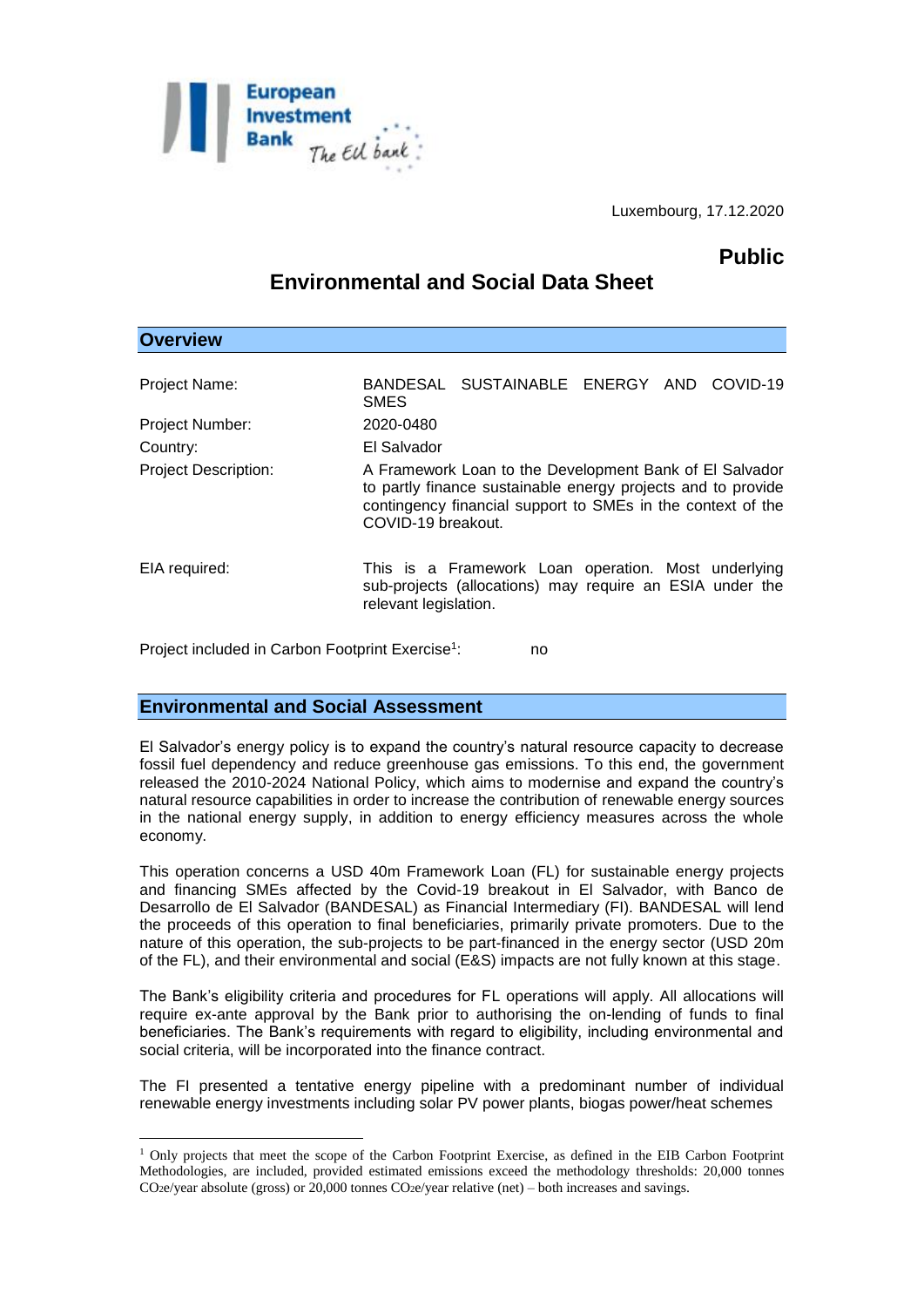

and mini hydropower. The pipeline also comprises energy efficiency investments both in the residential and industrial sectors.

The FI's capacity to implement this FL in compliance with the EIB's Environmental and Social Standards is deemed good. Following national laws/regulations BANDESAL implemented in 2015 its own Environmental and Social policy and procedures, as well as Risk Management systems. The FI, through a dedicated Unit, conducts E&S assessments for its investments based on the existing policies, procedures and systems, which are in line with international standards. The FI has experience with fulfilling E&S requirements from other MDBs such as the KfW or IADB, and has benefited (and it still benefits) from Technical Assistance from these organisations for reinforcing its capacity, especially regarding E&S due diligence process, as well as the monitoring, reporting and evaluation of its operations.

#### **Environmental Assessment**

The main principles of environmental and social assessment practice enshrined in EU legislation, such as screening, scoping, independent review, public participation, disclosure and monitoring are already present in the national legislation of El Salvador, specifically in Environmental Law D.L. 233 of March 1998 (amended by D.L. from October 2012) and its regulation through Executive Decree N° 17 of March 2000 (amended by Executive Decree N° 39 of April 2009), which are reflected in the E&S policies and procedures of BANDESAL related to investments in the energy sector.

Prior to approving allocation requests submitted by the FI, the Bank will confirm that individual sub-projects comply with the Bank's environmental requirements and that an adequate environmental assessment has been carried out. According to the El Salvadorian legal framework, it is mandatory, for instance, to conduct an Environmental Impact Assessment (EIA) process for solar PV plants above 5 MW. If these plants were located in the EU, they would fall under Annex II of EIA Directive 2014/52/EU amending EIA Directive 2011/92/EU, requiring the national competent authority to decide on the need for a full EIA process. In the case of the interconnection power lines, required as associated facilities, some might be included in Annex I of the mentioned Directive, thus requiring as well full EIAs to be performed. In addition, alignment with the basic principles of the relevant EU Directives (e.g. Habitats Directive 92/43/EEC, Medium Combustion Plant Directive 2015/2193/EU, Industrial Emissions Directive 2010/75/EU, Water Framework Directive 2000/60/EC amended by Directive 2008/32/EC, the amended Energy Efficiency Directive 2012/27/EU and Energy Performance of Buildings Directive 2010/31/EU) will be sought, including compliance with Best-Available-Technique (BAT), where appropriate. All biogas schemes must demonstrate sustainability with the use of primarily low value by-products from agriculture, food and bio-based industry as feedstock. For hydropower projects, the FI will ensure that these will comply with the EIB's Environmental, Climate and Social Guidelines on Hydropower Development (October 2019).

The Bank will assess EIAs and all permitting documentation (including EIA screening decisions) when reviewing the documentation for the allocations, including compliance with EIB E&S standards. Whenever an EIA process is required, the environmental impact study (EIS) and the non-technical summary of the EIS report will be provided in copy to the Bank prior to the Bank's approval of the allocation, and will be published. In particular, the Bank will verify that cumulative impacts were correctly considered for the mini hydropower plants subject to this EIB loan.

The Promoter will be required to verify that none of the schemes has a significant adverse impact on any site of nature conservation importance. Schemes with significant E&S risks,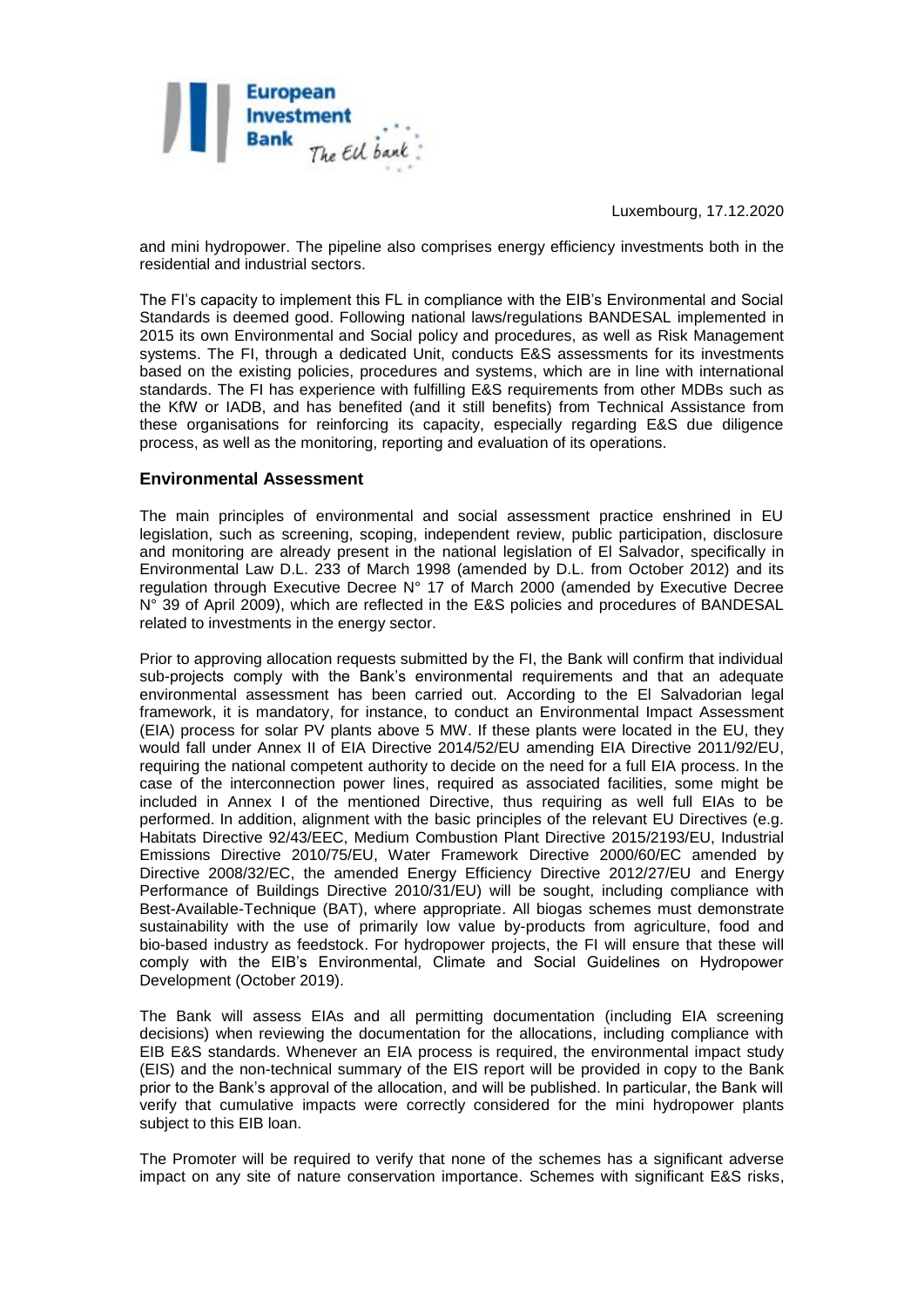

including a significant negative impact on any site of nature conservation importance, will not be eligible under this operation.

#### **Social Assessment**

The envisaged sub-projects may give rise to typical occupational and community health, safety and security risks and impacts. These risks are primarily linked to traffic, dust and noise nuisances, presence of security personnel and the influx of labour force during construction. The main mitigation and monitoring measures to address these risks/impacts and others will be considered in the respective Environmental and Social Management Plan (ESMP), if applicable.

The Bank will require a social assessment, including the development of a management plan for mitigation of social impacts (as applicable); compliance with national law and ILO Core Labour Standards will need to be ensured by the FI at sub-project level in accordance with the Bank's Environmental and Social Standards. Sub-projects will require the acquisition, lease or easements of land for the installation of their components. For the rest, the promoter is engaging with the sub-project promoters in order to secure voluntary agreements for the lands required by all sub-project infrastructures. It is expected that the implementation of the schemes (sub-projects) under this FL will not lead to involuntary physical or economic displacement or resettlement.

#### **Public Consultation and Stakeholder Engagement**

The Bank will verify that adequate disclosure of information and meaningful public consultation have been carried out or are both planned for, in the context of the ESIA process, as well as prior to and during the construction phase, and if applicable throughout the lifetime of the project. At sub-project level, the FI will ensure that comprehensive grievance mechanisms, both for communities and for the sub-project workforce (including EPC contractor and sub-contractors), are in place during both implementation and the entire operation period of the sub-projects.

Stakeholder engagement activities will be conducted in compliance with national legislation and with the FI's guidelines on Stakeholders Engagement, which is considered satisfactory by the Bank.

#### **Other Environmental and Social Aspects**

BANDESAL has a strong commitment to sustainable development and green financing highlighted in its Environmental and Social Policies and Procedures. The FI is currently in the process of becoming an Accredited Entity by the Green Climate Fund.

#### **Conclusions and Recommendations**

The legal environmental and social obligations under the national law and the FI's ESMS provide comfort and support the fulfilment of the EIB's standards under this operation. Nevertheless, the social and environmental impacts and mitigation measures for the envisaged sub-projects will be assessed individually by the FI and will be reviewed by the Bank as part of the ex-ante allocation approval process. The investments targeted by the operation are not expected to have major residual social and environmental impacts, provided that all mitigation measures assessed by the FI and the Bank at sub-project level are implemented.